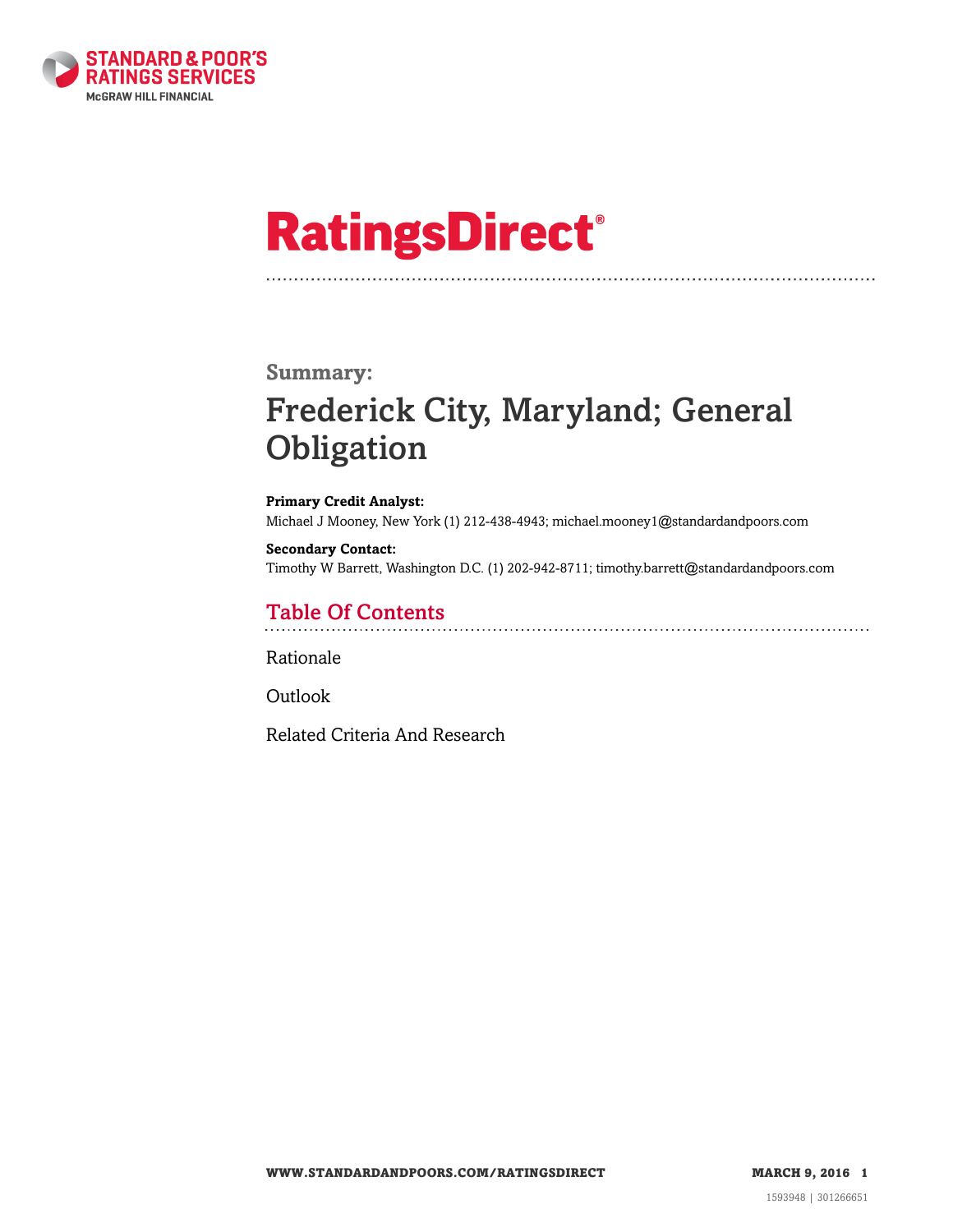### **Summary:**

# Frederick City, Maryland; General Obligation

| <b>Credit Profile</b>                           |               |          |
|-------------------------------------------------|---------------|----------|
| US\$56.265 mil tax-exempt rfdg bnds ser 2016C   |               |          |
| Long Term Rating                                | $AA+$ /Stable | New      |
| US\$25.9 mil taxable rfdg bnds ser 2016A        |               |          |
| Long Term Rating                                | $AA+$ /Stable | New      |
| US\$18.87 mil tax-exempt pub imp bnds ser 2016B |               |          |
| Long Term Rating                                | $AA+$ /Stable | New      |
| Frederick City GO                               |               |          |
| Long Term Rating                                | $AA+$ /Stable | Upgraded |
| Frederick City GO pub imp rfdg bnds             |               |          |
| Long Term Rating                                | AA+/Stable    | Upgraded |

# <span id="page-1-0"></span>Rationale

Standard & Poor's Ratings Services raised its rating to 'AA+' from 'AA' on Frederick City, Md.'s general obligation (GO) bonds outstanding.

At the same time, Standard & Poor's assigned its 'AA+' rating to Frederick's series 2016A, B, and C GO bonds. The outlook is stable.

We based the upgrade on Frederick City's improved debt and liabilities position and budgetary performance.

A pledge of the city's full faith credit and resources and an agreement to levy ad valorem property taxes without limitation as to rate or amount secure these bonds. Bond proceeds will refund various prior bond issues and finance certain capital improvements. The city is taking annual savings with the refunding.

The rating reflects our assessment of the following factors for the city:

- Very strong economy, with access to a broad and diverse metropolitan statistical area (MSA);
- Very strong management, with strong financial policies and practices under our Financial Management Assessment methodology;
- Adequate budgetary performance, with an operating surplus in the general fund but an operating deficit at the total governmental fund level in fiscal 2015;
- Very strong budgetary flexibility, with an available fund balance in fiscal 2015 of 20% of operating expenditures;
- Very strong liquidity, with total government available cash at 86.6% of total governmental fund expenditures and 19.6x governmental debt service, and access to external liquidity we consider strong;
- Weak debt and contingent liability position, with debt service carrying charges at 8.8% of expenditures and net direct debt that is 126.4% of total governmental fund revenue, and a large pension and other postemployment benefit (OPEB) obligation, but rapid amortization, with 66% of debt scheduled to be retired in 10 years; and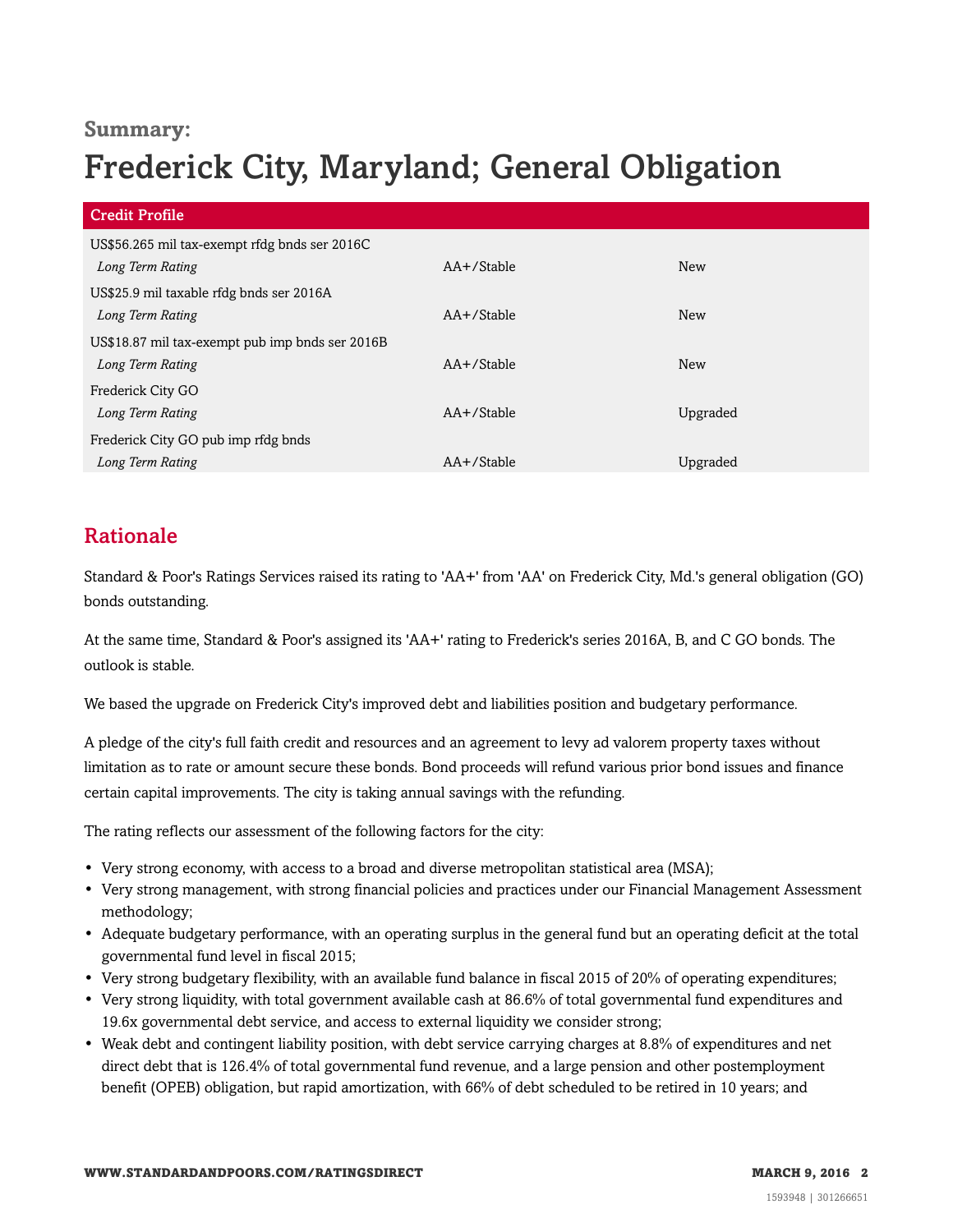• Very strong institutional framework score.

#### Very strong economy

We consider Frederick City's economy very strong. The city, with an estimated population of 68,576, is located in Frederick County in the Washington-Arlington-Alexandria, D.C.-Va.-Md.-W.V. MSA, which we consider to be broad and diverse. The city has a projected per capita effective buying income of 113% of the national level and per capita market value of \$102,818. Overall, the city's market value grew by 3.3% over the past year to \$7.1 billion in 2015. The county unemployment rate was 5.1% in 2014.

Frederick is about 50 miles from Baltimore and Washington, D.C. Interstates 270 and 70, which serve as connectors to the regional economy, facilitate regionwide access. While the city has easy access to the vibrant regional economy, it maintains a strong and growing local economy. Fort Detrick, the city and county's leading employer with 9,100 military and civilian personnel, anchors the economy and houses the National Cancer Research Institute, a national policy and research center. Fort Detrick's presence and the institute continue to attract telecommunications- and biotechnology-related companies. Residential construction continues to increase, because building permits have increased annually since fiscal 2010.

#### Very strong management

We view the city's management as very strong, with strong financial policies and practices under our Financial Management Assessment methodology, indicating financial practices are strong, well embedded, and likely sustainable.

Highlights include:

- Looking back between two and three years at revenues and expenditures, while taking certain future trends into consideration, when budgeting;
- Quarterly budget-to-actual reports;
- Informal long-term financial planning;
- A rolling five-year capital improvement plan;
- A formal investment management policy;
- A formal debt management policy; and
- A formal reserve policy that requires the city's unreserved/undesignated general fund balance to be maintained at a minimum 12% of expenditures.

#### Adequate budgetary performance

Frederick City's budgetary performance is adequate in our opinion. The city had surplus operating results in the general fund of 1.9% of expenditures, but a deficit result across all governmental funds of 8.5% in fiscal 2015.

The two general fund drawdowns in fiscals 2013 and 2014 were planned drawdowns, as a result of the city wanting to use some fund balance toward capital projects. Officials attribute the positive financial performance to budgeting very conservatively, as well as income taxes coming in higher than expected. The fiscal 2016 budget totals \$77.1 million, using \$2.5 million of fund balance appropriation, which the city has done historically as part of its conservative budgeting practices. As of now, officials report that most line items are coming in on track, and that income taxes are once again coming in higher than anticipated. We currently expect the city to have a very slight use of general fund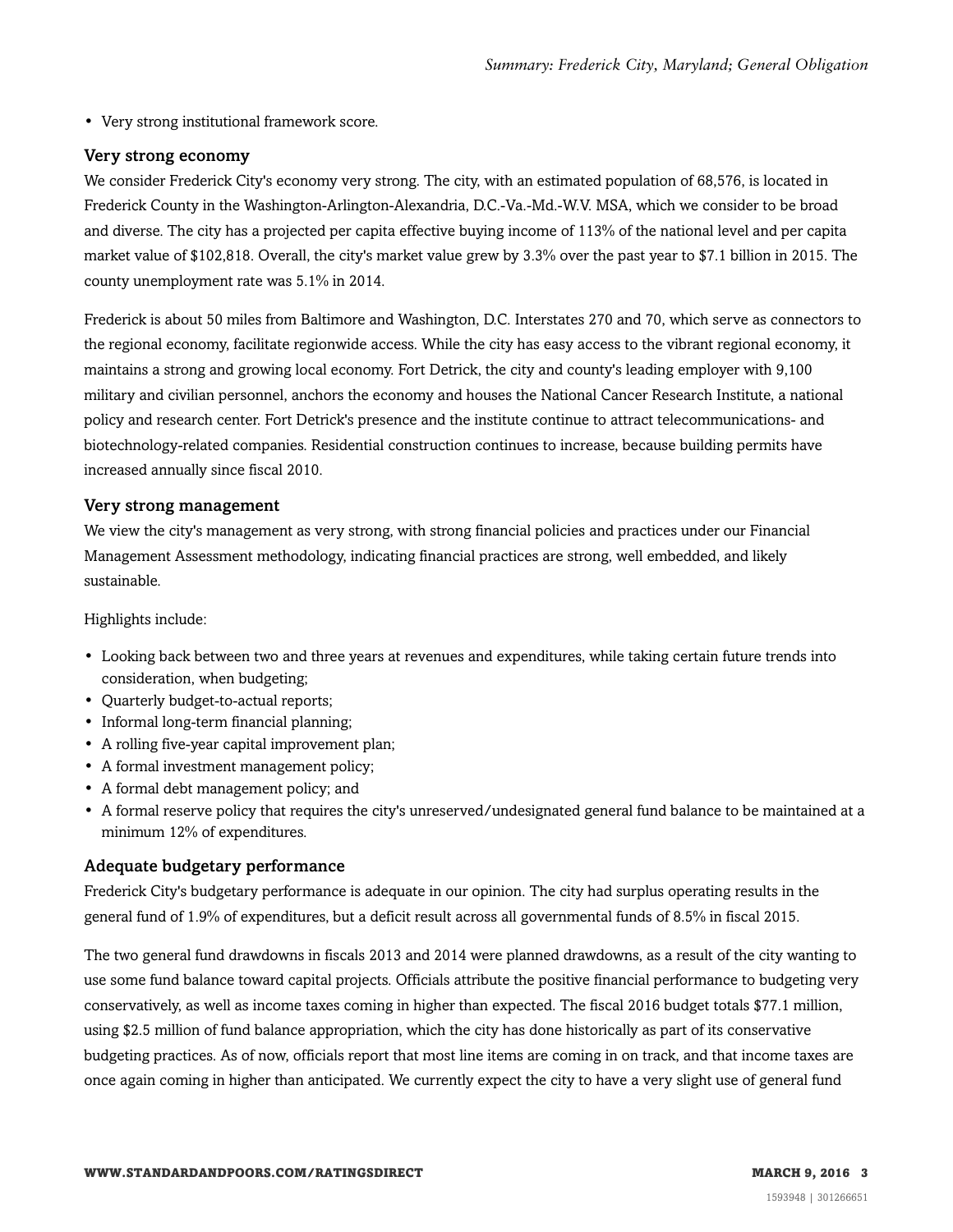reserves at year-end, which is why we expect budgetary performance to remain adequate. Roughly 72% of revenues come from property taxes, which we view as the most stable revenue source.

#### Very strong budgetary flexibility

Frederick City's budgetary flexibility is very strong, in our view, with an available fund balance in fiscal 2015 of 20% of operating expenditures, or \$14.4 million.

With a slight use of reserves expected in fiscal 2016, we do not anticipate a significant change to the city's budgetary flexibility. Also, the city's adopted reserve policy requires the city's unreserved/undesignated general fund balance to be maintained at a minimum 12% of expenditures, which is also known as the "rainy day" fund. The policy also requires that if the rainy day fund is used it must be approved by a super-majority of the board and be followed up with a plan to restore those reserves within the next two fiscal years. Therefore, we expect budgetary flexibility to remain very strong.

#### Very strong liquidity

In our opinion, Frederick City's liquidity is very strong, with total government available cash at 86.6% total governmental fund expenditures and 9.8x governmental debt service in 2015. In our view, the city has strong access to external liquidity if necessary.

The city has historically issued GO debt, which we believe gives it access to strong liquidity, if need be. We do not view any of the city's investments as aggressive, as they are mostly in the Maryland Local Government Investment Pool. The city currently does not have any direct purchase debt outstanding.

#### Weak debt and contingent liability profile

In our view, Frederick City's debt and contingent liability profile is weak. Total governmental fund debt service is 8.8% of total governmental fund expenditures, and net direct debt is 126.4% of total governmental fund revenue. Approximately 66% of the direct debt is scheduled to be repaid within 10 years, which is in our view a positive credit factor.

According to the city's capital improvement plan, the city will be issuing roughly \$37.6 million of new debt for various capital projects over the next two years.

In our opinion, a credit weakness is Frederick City's large pension and OPEB obligation. Frederick City's combined required pension and actual OPEB contributions totaled 20.1% of total governmental fund expenditures in 2015. Of that amount, 12.3% represented required contributions to pension obligations, and 7.8% represented OPEB payments. The city made its full annual required pension contribution in 2015. The funded ratio of the largest pension plan is 66.4%.

Frederick provides pension and retirement benefits to city employees. Three pension plans currently exist. The city has historically contributed 100% of the actuarially determined contribution. In addition, Frederick provides OPEBs and the city has set up an OPEB trust. As of July 1, 2014, the total unfunded actuarial liability (UAAL) was \$98.9 million. According to management, in trying to address ongoing contribution costs, the city has closed its OPEB trust to new employees hired July 1, 2013, and after, making defined contributions to a separate account from now on instead. As of July 1, 2014, the OPEB was 16.99% funded. The UAAL will be amortized as a level dollar amount over a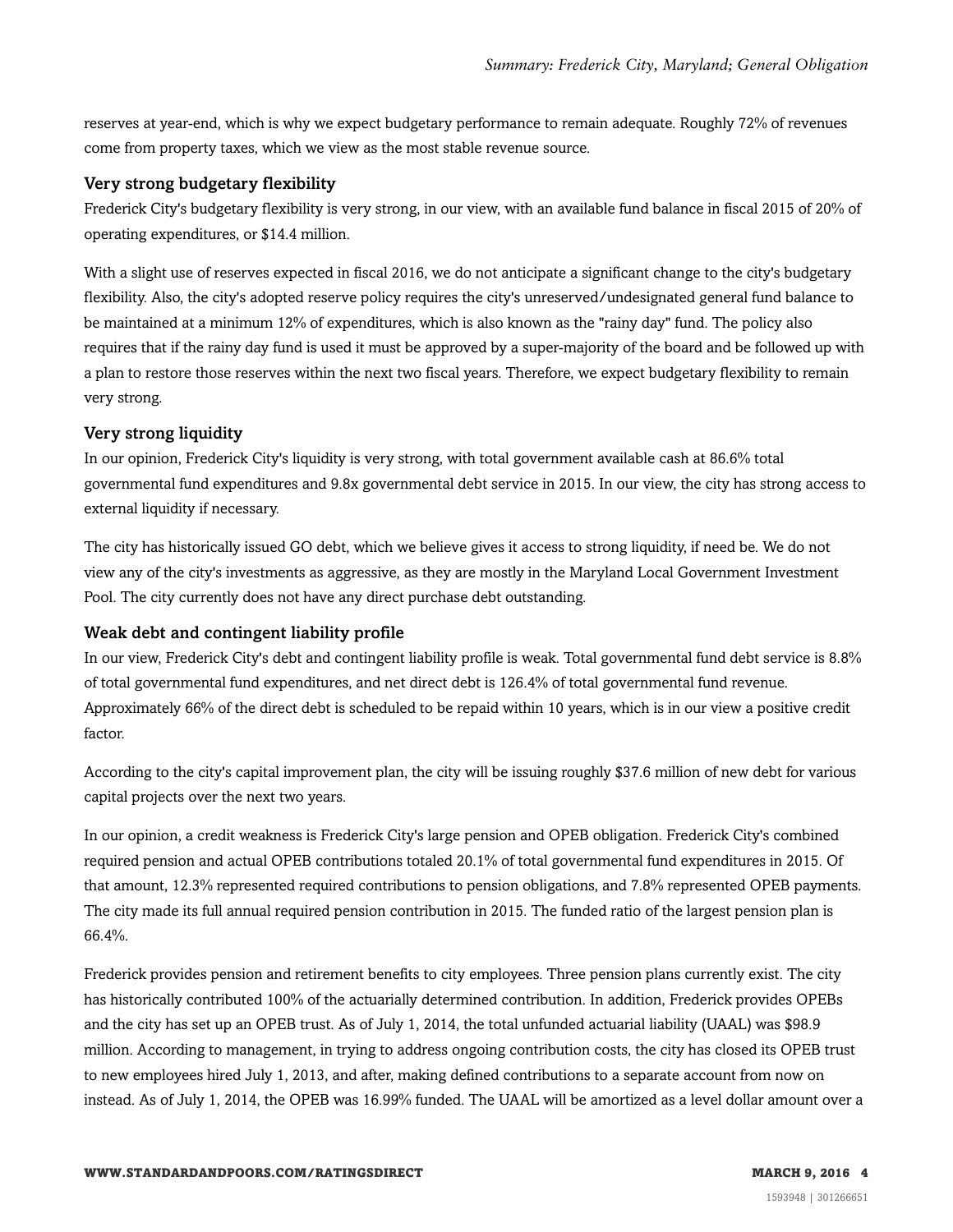closed 27-year period beginning with the July 1, 2014, valuation, which we view as a positive credit factor regarding the city addressing its large pension and OPEB cost.

#### Very strong institutional framework

<span id="page-4-0"></span>The institutional framework score for Maryland municipalities is very strong.

## **Outlook**

The stable outlook reflects the very strong economy, coupled with very strong budget flexibility and liquidity. Very strong management aids the city in maintaining consistent financial operations. Therefore, we do not expect the rating to change over the outlook's two-year horizon.

#### Upside scenario

If economic indicators were to improve to levels commensurate with a higher rating, and pension contributions were to decrease--with all other factors remaining stable--we could raise the rating.

#### Downside scenario

Though unlikely, if budgetary performance were to deteriorate, causing liquidity or budgetary flexibility to deteriorate, we could lower the rating.

# <span id="page-4-1"></span>Related Criteria And Research

#### Related Criteria

- USPF Criteria: Local Government GO Ratings Methodology And Assumptions, Sept. 12, 2013
- USPF Criteria: Financial Management Assessment, June 27, 2006
- USPF Criteria: Debt Statement Analysis, Aug. 22, 2006
- USPF Criteria: Assigning Issue Credit Ratings Of Operating Entities, May 20, 2015
- Criteria: Use of CreditWatch And Outlooks, Sept. 14, 2009

#### Related Research

- S&P Public Finance Local GO Criteria: How We Adjust Data For Analytic Consistency, Sept. 12, 2013
- Incorporating GASB 67 And 68: Evaluating Pension/OPEB Obligations Under Standard & Poor's U.S. Local Government GO Criteria, Sept. 2, 2015
- Institutional Framework Overview: Maryland Local Governments

Certain terms used in this report, particularly certain adjectives used to express our view on rating relevant factors, have specific meanings ascribed to them in our criteria, and should therefore be read in conjunction with such criteria. Please see Ratings Criteria at www.standardandpoors.com for further information. Complete ratings information is available to subscribers of RatingsDirect at www.globalcreditportal.com. All ratings affected by this rating action can be found on Standard & Poor's public Web site at www.standardandpoors.com. Use the Ratings search box located in the left column.